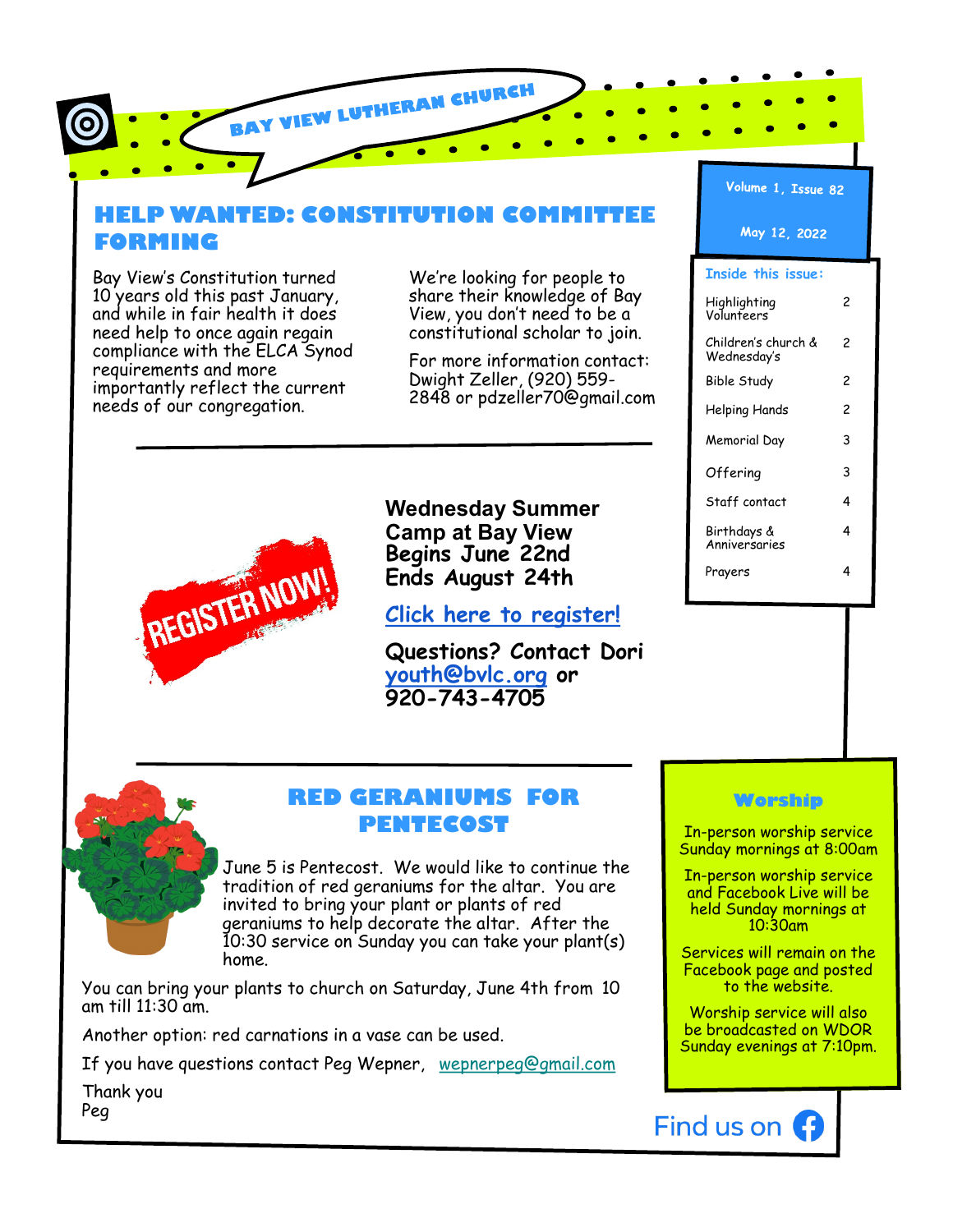# **BEHIND THE SCENES WITH JODY ARBTER**



Jody is formerly from Oshkosh. She is married to Arbie Arbter. They ere married at Bay View Lutheran Church in 1987. They have three children - Dori, James and Alex. In October they will be grandparents as James and his wife are expecting. Arbie retired from the post office after 36 years as a rural carrier.

Jody was a Speech and Language Therapist at several schools with most of the time at Sevastopol School. She was also an autism coordinator, a Sunday School teacher and confirmation teacher.

She plays the flute in the Praise Band, is in family choir, preps material for Sunday school, subs in confirmation, she is the church council secretary, Learning Board liaison, member of the Covid Task Force, and active in "Trunk or Treat," Cookie Walk, food pantry, highway clean up, and summer camp.

She and Arbie volunteer in ADRC Tax Aide program helping the elderly do their tax returns.

For fun, Jody spends time at their cottage in the Crivitz area.

Jody recommends to everyone to just get involved in volunteering.



**Children's Church**  Our last Sunday together is May 22nd.

**Wednesday nights** Our last full group Wednesday together is May 25th. Thank you for a fun year! We will resume in the fall.



*8th graders, please remember we meet Wednesday, June 1st 6:00-7:30 pm Saturday, June 4th 6:00-7:30 pm*



**2022 High School Graduate Recognition** Sunday, May 29th 9:00 am - 12:00 pm *Please RSVP to Dori by Wednesday, May 18th*



Join Pastor Jeff for bible studies on Tuesday at 9:00am and Thursday at 3:00pm. Tuesday's focus on the Gospel Reading for the upcoming Sunday and Thursday's focus on the Second Reading for the upcoming Sunday. Both are held in conference room 2.

Tuesday, May 17th- John 5:1-9 Thursday, May 19th– Revelations 21:10,22-22:5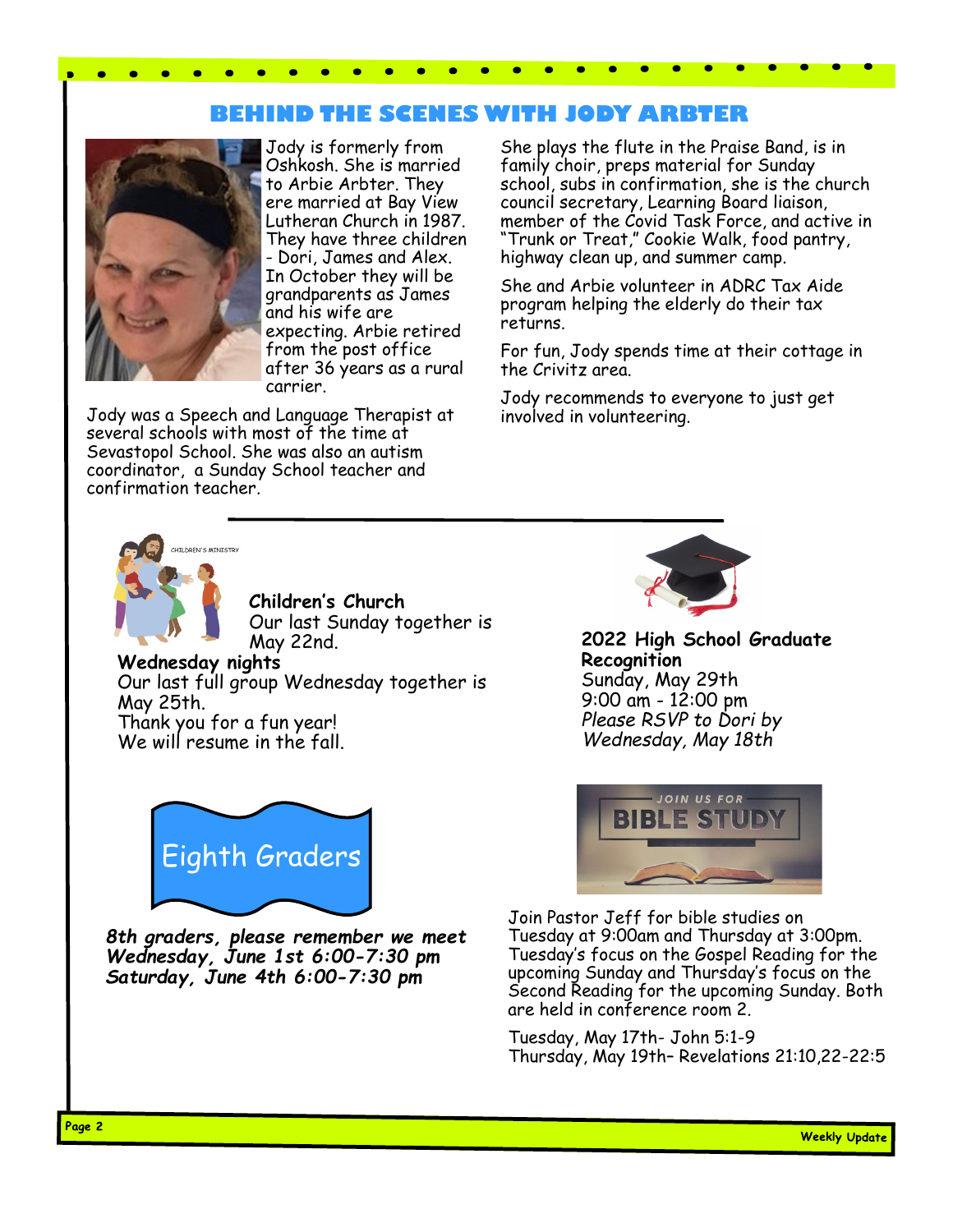# **BAYVIEW NOW HAS A HELPING HANDS STATION!**

 $\bullet$  $\bullet$ 

What is it you may ask?

In the narthex on the tri-bulletin board you will find one area where you can post and request help with any project or errand you may have. In another area you will be able to post or share services or skills you are willing to provide. Complete instructions are on the board.

### Let's lend each other a **helping hand**!

. . . . . . . . .



Hebrew 13:16

"Don't forget to do good and to share what you have because God is pleased with these kinds of sacrifices."



The Decorating Committee would like to honor and remember Veteran's Sunday, May 29<sup>th</sup>.

You are invited to include the name and branch of service of the Veteran(s) from your family who are no longer with us. We will be making a simple place of honor to remember those who served near the altar.

Add their name and branch of service on the sheet in the fellowship hall. OR email the information to [wepnerpeg@gmail.com](mailto:wepnerpeg@gmail.com) the following is an example:

John Yachinich, US Marines

Thank you, The Decorating Committee

# **WAYS TO CONTINUE YOUR WEEKLY OFFERINGS**

 $\Rightarrow$  online through our website, there is a donate button on the top of the page.

 $\Rightarrow$  automatic withdrawal. If you would like to set up for Electronic Fund Transfer contact Cheryl at (920)743- 4705 or [office@bvlc.org](mailto:office@bvlc.org)

 $\Rightarrow$  Text offering amount to 844-908-1548 and follow instructions for set-up.

**Sunday Attendance: 8:00– 42 10:30– 80**

**Last week's offerings: General Envelopes: \$5,613.00 Bay View Builds: \$500.00 Loose Offering: \$149.00 Noisy Offering: \$135.34**